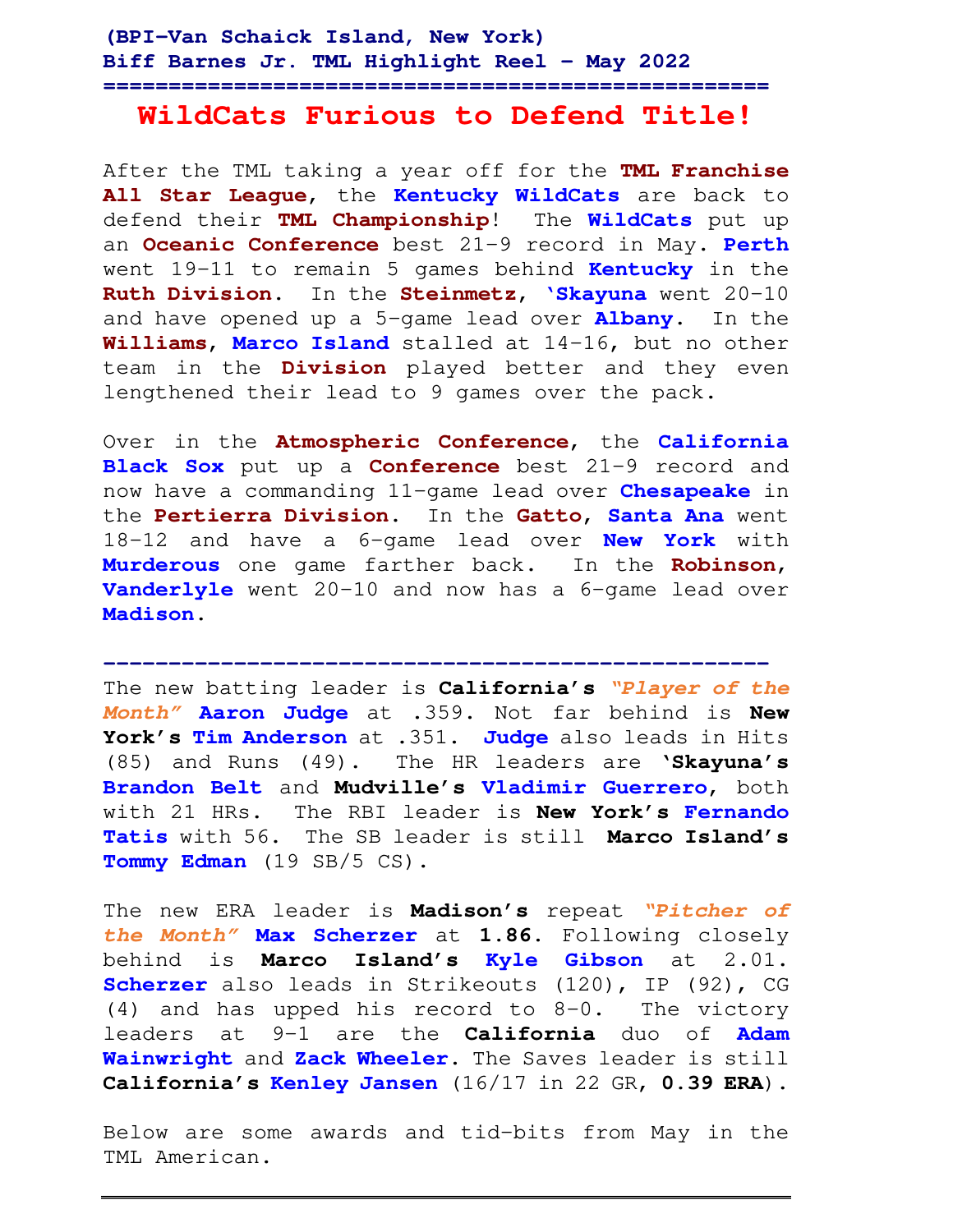

**\*\* Player of the Month \*\*** 



 **(CX) Aaron Judge .357, 46-129, 6-0-11, 85 TB 27 R, 24 RBI, 9 W, 3 GW-RBI OPS 1.058, 31 RC 9.4 RC/27** 

### **Honorable Mention:**

| <b>Nelson Cruz (PC)</b> | .325, 12 HR, 21 R, 28 RBI, 30 RC |  |  |  |  |
|-------------------------|----------------------------------|--|--|--|--|
| Brandon Belt (SS)       | .333, 13 HR, 18 R, 27 RBI, 29 RC |  |  |  |  |
| Cedric Mullins (CH)     | .328, 5 HR, 23 R, 17 RBI, 28 RC  |  |  |  |  |
| Rhys Hoskins (SS)       | .357, 8 HR, 21 R, 22 RBI, 28 RC  |  |  |  |  |
|                         |                                  |  |  |  |  |



**\*\* Pitcher of the Month \*\*** 



 **(MN) Max Scherzer 4-0, 1.80, 6 GS, 5 QS, 2 CG 45.0 IP, 32 H, 5 W, 59 K .193 OAVG, 0.82 WHIP 1 Shutout** 

## **Honorable Mention:**

| <b>Joe Musgrove (CH)</b>                           | 5-1, 1.93, 6 QS, 0.83 WHIP    |  |  |
|----------------------------------------------------|-------------------------------|--|--|
| Anthony DeSclafani (KY) 1-1, 2.38, 6 QS, 1.03 WHIP |                               |  |  |
| Zack Greinke (PC)                                  | $4-1$ , 2.79, 6 QS, 1.17 WHIP |  |  |
| Zack Wheeler (CX)                                  | 5-0, 2.27, 5 QS, 1.42 WHIP    |  |  |
| Freddy Peralta (SS)                                | 4-1 2.06, 5 QS, 0.94 WHIP     |  |  |
| Dallas Keuchel (TX)                                | 3-0, 2.55, 5 QS, 1.27 WHIP    |  |  |
| Trevor Rogers (NP)                                 | 3-2, 1.46, 4 QS, 0.95 WHIP    |  |  |
| Robbie Ray (SS)                                    | $4-1$ , 2.06, 4 QS, 0.78 WHIP |  |  |
| Alex Wood(M9)                                      | 3-2, 2.45, 4 QS, 0.76 WHIP    |  |  |
| <b>Gerrit Cole (DW)</b>                            | 5-0, 2.01, 4 QS, 1.02 WHIP    |  |  |
| Austin Gomber (NP)                                 | 4-1, 2.19, 4 QS, 1.05 WHIP    |  |  |
| Zach Eflin (NP)                                    | 3-2, 2.88, 4 QS, 1.06 WHIP    |  |  |
| Marcus Stroman (RM)                                | 4-2, 2.77, 4 QS, 1.26 WHIP    |  |  |

**---------------------------------------------------**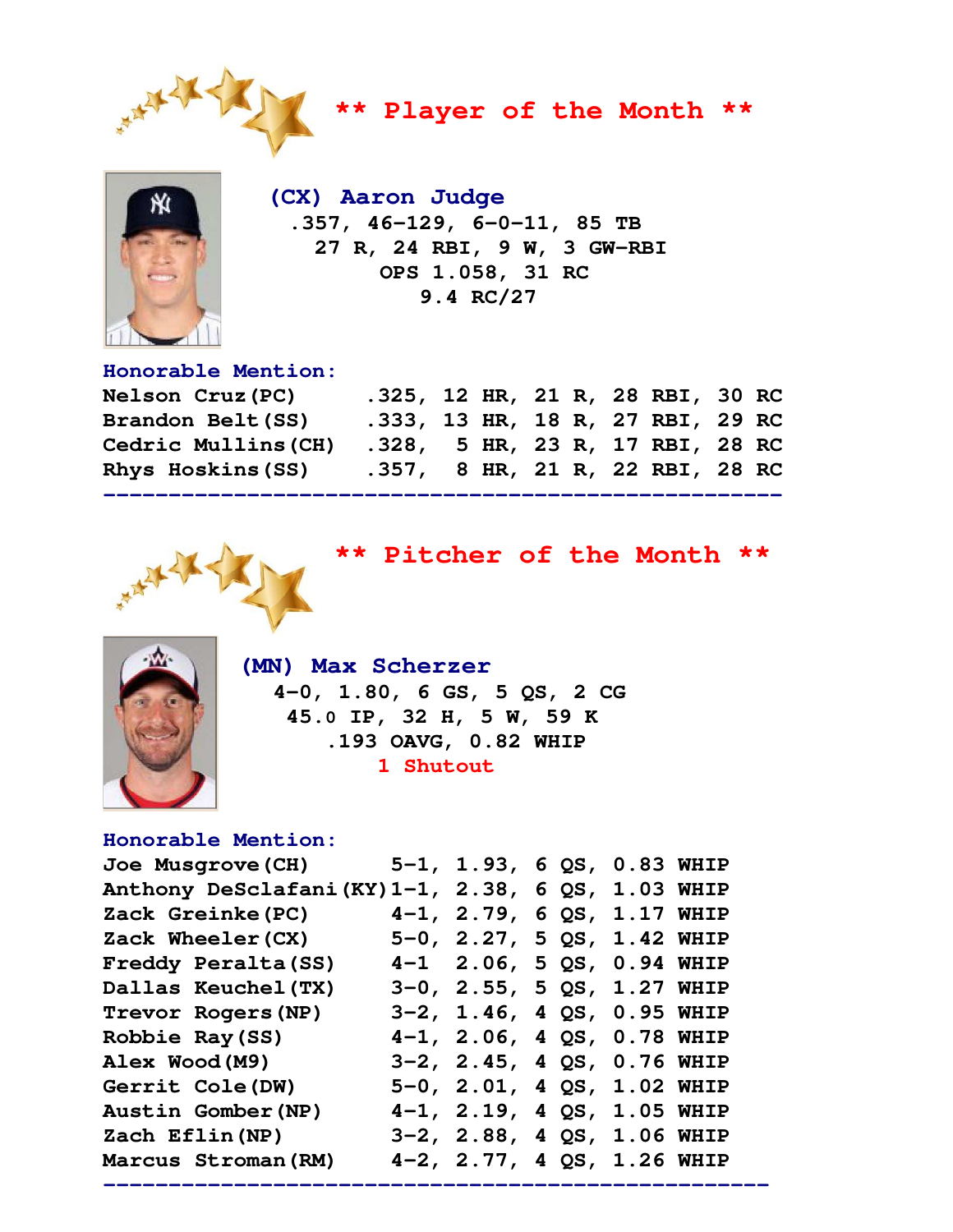## **\*\* Top Pitching Performance of the Month \*\***



For the second consecutive month, **Santa Ana**  fans got to witness a **PERFECT GAME**, this time by **Santa Ana's** own **Lucas Gioloto**! It is the **12th Perfect Game** in **TML History** and the first time two had been tossed in the same season! The unfortunate victim was visiting **Glenmont**! **Gioloto** used fewer than 100

pitches, fanning 11, including striking out the side in the 9th! **Pete Alonso** drove in 5 with a pair of HRs in support.

| 5/24/2021, GL21-SA21, Wrigley Field |  |                             |  |  |  |  |       |  |
|-------------------------------------|--|-----------------------------|--|--|--|--|-------|--|
|                                     |  | 1 2 3 4 5 6 7 8 9           |  |  |  |  | R HF. |  |
| Glenmont                            |  | 000 000 000 - 0 00          |  |  |  |  |       |  |
| Santa Ana                           |  | 2 0 3 1 0 0 2 2 x - 10 16 0 |  |  |  |  |       |  |

| Winds              |  |  | IP H R ER BB K PCH/STR ERA |  |
|--------------------|--|--|----------------------------|--|
| $L.Giolito(W_8-1)$ |  |  | 9 0 0 0 0 11 96/67 2.95    |  |

| Haymakers  |    |                    | --A------ -----B------ --- |         |
|------------|----|--------------------|----------------------------|---------|
| Myers      |    | 1f 1 > K           | 4 > 53                     | 7>4/L   |
| Bregman    | 3b | 43                 | 53                         | 2/f1    |
| Soto, J    | rf | K                  | ĸ                          | 7       |
| Polanco, J |    | $2b$ $2>9$         | 5 > 4/L                    | 8 > 3/q |
| Voit       | 1b | ĸ                  | 63                         | ĸ       |
| Diaz, Ya   | dh | 7                  | 43                         | 13      |
| Gregorius  |    | $ss3$ <sub>X</sub> | 6 > K                      |         |
| Marsh      | ph |                    |                            | 9 > K   |
| Murphy, T  | c  | K                  | 8                          |         |
| Haniger    | ph |                    |                            | ĸ       |
| Robles, V  | сf | 6/L                | 43                         | ĸ       |

#### **Honorable Mention:**

**5/26:Logan Gilbert(MN) 8IP, 0 BB , 16 K, Won 5-2**

## **\*\* Offensive Performance of the Month \*\***

**----------------------------------------------------** 



**Glenmont's Jorge Polanco** led his to a solid road victory at **Chesapeake**! **Polanco** was 4 for-5 on the day, with 3 HRs and a double, tallying **8 RBI**. He had 14 TBs. **Polanco's** 3-run HR in the 5<sup>th</sup> was the game-changer and his 3-run HR in the 9<sup>th</sup> put it away!

| 5/12/2021, GL21-CH21, Nationals Park |  |
|--------------------------------------|--|
|                                      |  |

|            |  |  |  | 1 2 3 4 5 6 7 8 9 |  |                             | R HH. |  |
|------------|--|--|--|-------------------|--|-----------------------------|-------|--|
| Glenmont   |  |  |  |                   |  | 2 0 0 0 4 0 1 0 3 - 10 11 0 |       |  |
| Chesapeake |  |  |  |                   |  | 0 1 2 0 0 1 0 0 0 - 4 11 1  |       |  |